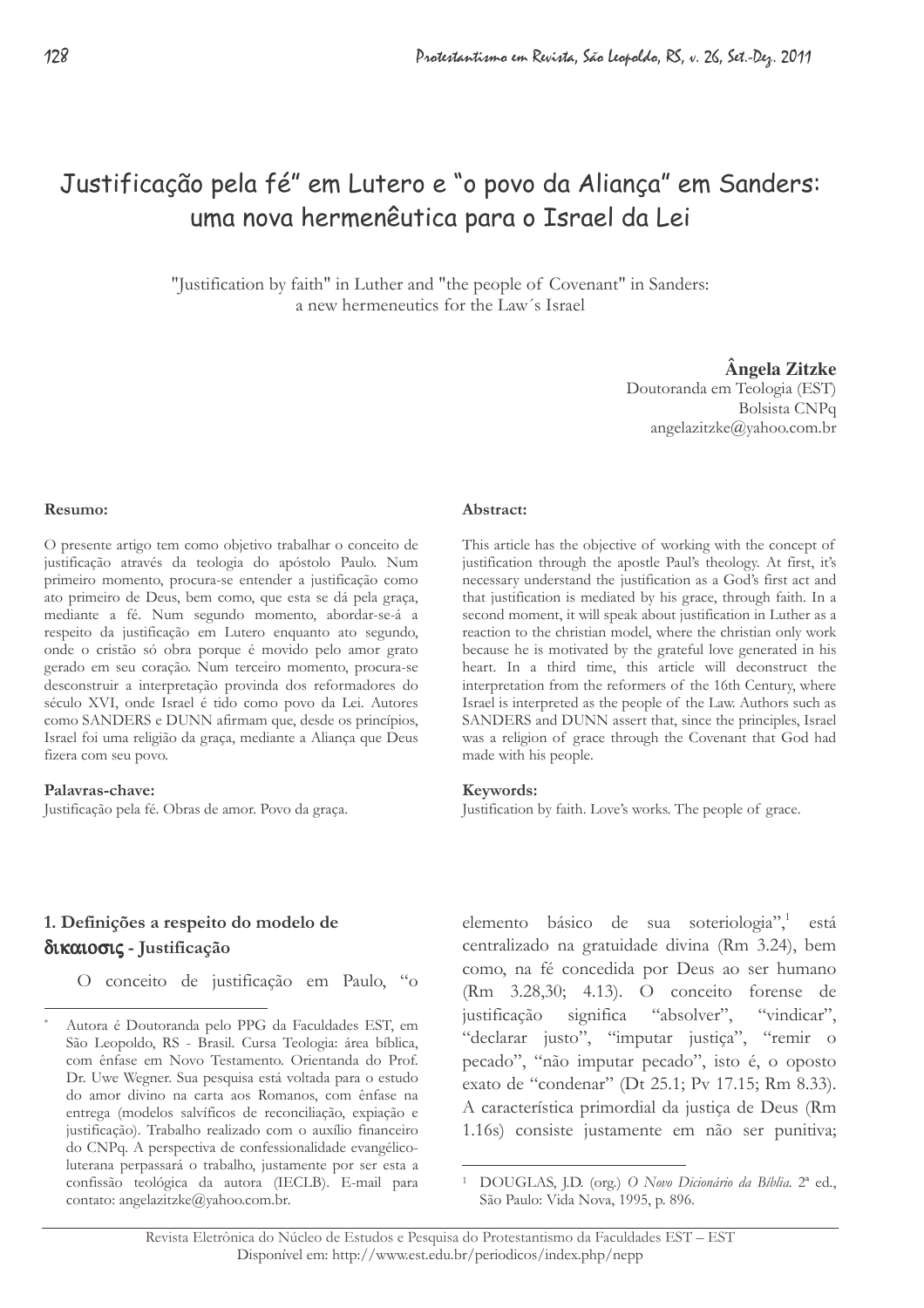antes, confere ao ser humano, por graça e misericórdia, o perdão dos seus delitos. "Justificação, portanto, é o acontecimento do amor de Deus que socorre sem perguntar se a pessoa merece. É a manifestação do direito que Deus tem para ser bondoso (cf. Mt 20.1ss) e compadecer-se ainda que todos condenem (Lc 19.1ss)."<sup>2</sup>

### 1.1. Justificação como ato primeiro de Deus

Não há base, na interpretação paulina, para uma idéia de que o ser humano seja justificado por seus próprios esforços, na tentativa de cumprir a lei. O ato justificador tem a função de desmascarar a pretensão humana em tornar-se uma pessoa virtuosa, pois não depende de sua vontade, mas tão somente, da imputação divina incondicional e da abertura humana de recebê-la mediante a fé. Para entender-se a justificação, basta crer na imputação divina e na condição humana de ser totalmente pecadora. Somente Deus pode ser santo e justo. O caminho próprio do ser humano não tem saída, permanecerá eternamente pecador se Deus não "entrar em cena". Portanto, o primeiro passo da pessoa consiste em reconhecer sua condição inegável de pecadora e aceitar que somente Cristo é santo. Esse é o movimento do nada (aquilo que tem em si mesmo) para o tudo (aquilo que se recebe e é em Cristo). O ser humano, em si mesmo, não possui nada que agrade a Deus, pois tudo o que fizer será baseado em sua velha natureza. Só Deus pode fazer algo por ele para transformá-lo e fazer com que suas obras não tenham mais esse caráter egoísta e orgulhoso. Só Deus pode fazer brotar a natureza renovada e salvar o ser humano.<sup>3</sup> Concluise, portanto, que através da justificação divina a vida não precisa mais ser conquistada. Ela pode ser recebida.

# 1.2. A justificação não se dá pelas forças ou obras humanas (Rm 3.23)

O anseio desesperado por salvação acaba tornando-se o maior empecilho e castigo da pessoa.

Isso se dá apenas porque ela ainda não compreendeu que a salvação não é o cumprimento de seus desejos, mas antes, a unificação de sua vontade com a vontade divina.<sup>4</sup> Fica claro, portanto, que Deus não é um ser que a fé humana posa alcançar, satisfazer ou chantagear. Para alcançar o alto padrão divino, exigido por sua santidade, apenas um ser divino poderia corresponder a tamanhas exigências. Assim Deus envia seu filho, Jesus Cristo, para redimir o pecador.

# 1.3. Através da justificação em Cristo (Rm 5.1,17,21) os pecados humanos são redimidos  $(Rm 4.5-8; 5.15)$

A fé em Cristo apóia-se no homem Jesus que, por amor e entrega, aceitou morrer na cruz. Através de seu profundo ato de amor, trouxe a oportunidade à humanidade de entregar-se a Deus em fé e assim, restabelecer a antiga comunhão com Deus. "Isso significa que o caráter do Cristo vivo e constantemente ativo é definido pelo amor que se entrega a si mesmo, vitorioso e soberano."<sup>5</sup>

A fé tem sua origem na vontade amorosa de Deus em perdoar e justificar a humanidade. Ela é concedida através do ato primeiro de Deus em lha conceder e do ato humano segundo de acessá-la por graça e fé. Assim sendo, o agir cristão deve ser uma entrega total a Deus, onde o ser de fé sabe que seus atos bons sempre serão consequência da obra divina nele e nada mais. A final de contas, não é o cristão que produz as boas obras, mas Cristo através dele. As boas obras acontecem quando o velho eu está calado e estas brotam tão somente "do amor e da esperança que começam a alvorar quando se compreende a incondicionalidade da graca."

BRAKEMEIER, Gottfried. Testemunho da fé em tempos difíceis. São Leopoldo: Sinodal, 1990, p. 42.

FORDE, Gerhard. A obra de Cristo. In: BRAATEN, C. E.; JENSON, R.W. Dogmática Cristã. São Leopoldo: Sinodal; IEPG, 1995, v. 2, p. 436.

<sup>&</sup>lt;sup>4</sup> LOEWENICH, Walter von. A Teologia da Cruz de Lutero. São Leopoldo: Sinodal, 1988, p. 51-2. "A justica de Deus só pode ser recebida de forma passiva, onde ele mesmo concede ao ser humano sua salvação e não de forma ativa, onde o ser humano acha que precisa ser justo para subir até Deus e, ao igualar-se, poder estar salvo." (LINDBERG, Carter. As Reformas na Europa. São Leopoldo: Sinodal/IEPG, 2001, p. 90)

<sup>&</sup>lt;sup>5</sup> AULÉN, 2002, p. 202-3.

<sup>&</sup>lt;sup>6</sup> FORDE, 1995, v. 2, p. 445.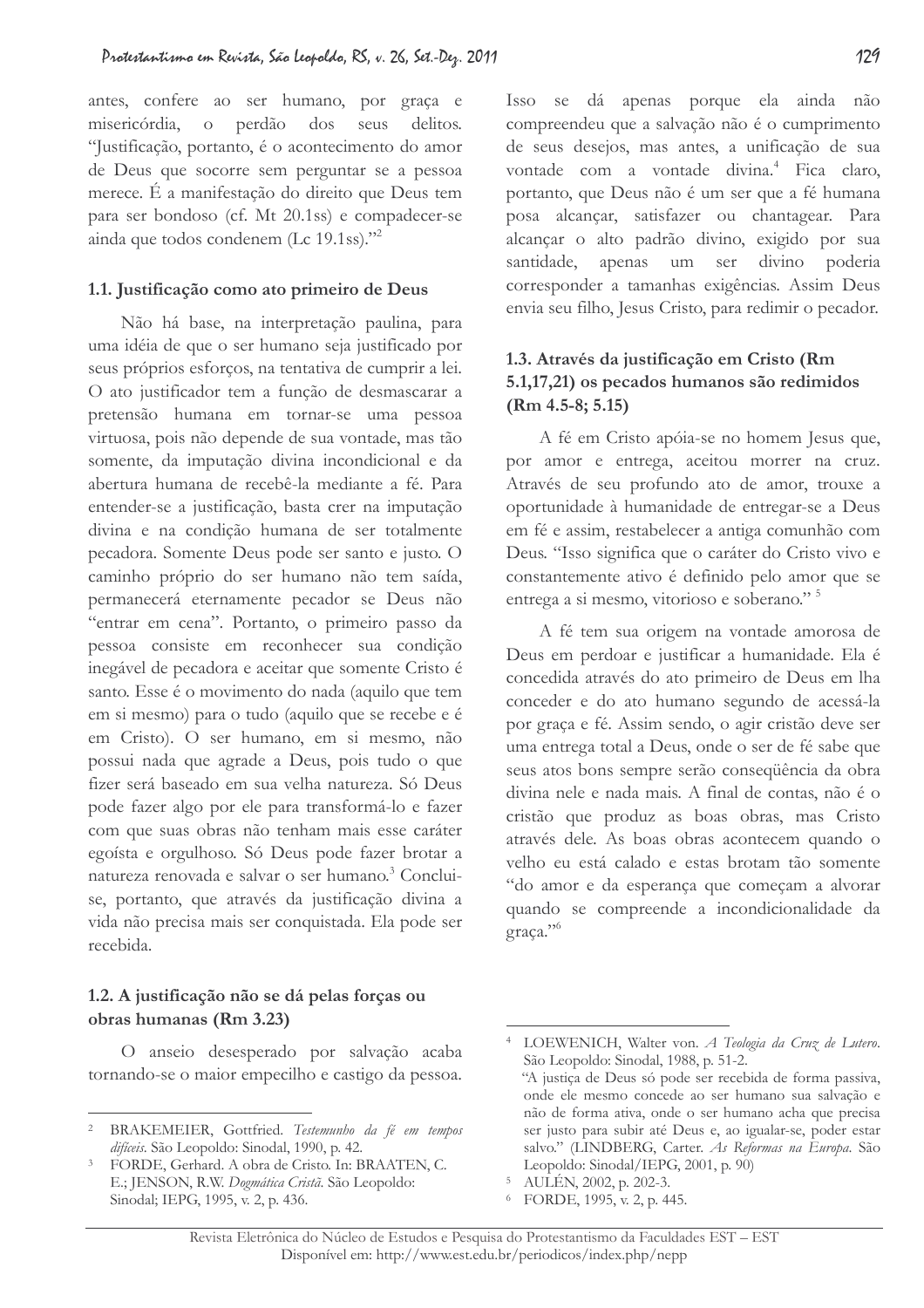# 1.4. Justificação pela graça, mediante a fé (Ef 2.8; Rm 3.24; Rm 5.16)

A justiça humana é correta na medida em que dá à pessoa aquilo que merece: se faz o que é bom a premia, se o que é mal a castiga, para que aprenda. Essa é a caminhada da vida, que ensina o ser humano a ser bom através de constantes lições, de forma imparcial e justa. A lei ajuda a justiça a estabelecer de forma clara quais são os critérios a serem seguidos. "Sem leis nenhuma sociedade tem condições de existir."7

A justificação divina é diferente da justificação humana justamente pelo fato desta não nascer da lei que pune, assegura a ordem e corrige, mas antes pelo fato desta nascer do amor. Cristo se faz homem para ensinar o amor divino, morre pregando esse amor e concede, através de sua entrega doadora e dadivosa, a oportunidade desta "humanidade vingativa" se reconciliar com Deus, com o que é elevado e divino. Através deste ato de perdão incondicional, justifica o ser humano e ensina-o perpetuamente o caminho de uma justiça que não cobra ou que pune, mas que concede a anulação da cédula, risca a nota promissória e muda trajetórias. Esta é a lógica da justica divina, que encontra no perdão sua expressão mais nobre, ao oportunizar a promoção de nova vida. "A justificação pela graça e fé é tida como um ato divino. É um julgamento divino. É uma imputação.  $E$  incondicional."<sup>8</sup>

A graça, outro meio do agir justificador de Deus, sempre estará presente para atuar no coração humano. A graça só vem reforçar a idéia do amor incondicional, impensável  $e$ até mesmo incompreensível para o ser humano que ainda não acessou o entendimento ou até mesmo o sentimento do que significa a entrega salvífica e o poder do perdão, logicamente por serem atributos divinos e não humanos.

Justificação pressupõe fé e fé significa estar possuído pela presença divina. Através da fé, o ser humano pode receber a justificação e assim, ser tornado justo e retornar ao que essencialmente era e para Aquele ao qual esteve separado. Em segundo

lugar, a fé enquanto resposta, um evento subjetivo, possui papel central para a realização da obra justificadora em meio à humanidade. Fé gera uma vontade viva e atuante, de forma que a pessoa "não pergunta se há boas obras a fazer, e sim, antes que surja a pergunta, ela já as realizou e sempre está a realizar"<sup>9</sup>. O processo da fé no coração do crente não pode ser contabilizado; apenas praticado, não como um ato que venha da vontade humana, e sim, exclusivamente da graça divina. "O ato divino por si mesmo destrói toda presunção humana acerca de progresso e processo."10

É justamente por causa da fé que o ser humano se deixa conduzir por Deus, em eterna justificação. "A fé implica em colocar-se sob o governo divino. Nada é mais essencial à relação de fé do que o fato de acarretar o domínio soberano da vontade divina e amorosa que abate a vontade humana separada de Deus e governada pelo eu. [...] A efetivação da relação de fé significa que Deus abate e vence o egoísmo."<sup>11</sup> Viver em fé significa a crucificação do eu egocêntrico (incurvatus in se) e a ressurreição para a caminhada com Cristo, em amor a si, a Deus e ao próximo. "Na mediada em que a fé governa a vida do homem e a distingue, o homem se coloca em posição de confiança incondicional com a vontade divina e amorosa que o subjugou e ainda subjuga. Essa relação de confiança implica também num sim incondicionalmente obediente ao Deus que se revela."<sup>12</sup>

Através do amor, os demais mandamentos tornam-se transparentes a partir de seu centro: o amor a Deus acima de todas as coisas e ao próximo como a si mesmo. O ser humano que ama não prejudicará mais a si e nem às outras pessoas, estará livre para agir sem interesse ou culpa, praticará o bem sem precisar competir, tanto com Deus

BRAKEMEIER, 1990, p. 56.

FORDE, 1995, v. 2, p. 413.

<sup>&</sup>lt;sup>9</sup> EBELING, Gerhard. O Pensamento de Lutero; uma introdução. São Leopoldo: Sinodal, 1988, p. 130

<sup>&</sup>lt;sup>10</sup> FORDE, 1995, v. 2, p. 414. Se a santificação for tomada de forma legalista novamente, com uma série de passos a serem cumpridos no progresso religioso do sujeito individual, então esta está fadada à mesma decepção e desespero que provoca o seguimento da lei. Se há progresso ou crescimento envolvidos, são bem diferentes do progresso de acordo com a lei ou com a ânsia humana por perfeição.

<sup>&</sup>lt;sup>11</sup> AULÉN, 2002, p. 257.

<sup>&</sup>lt;sup>12</sup> AULÉN, 2002, p. 256.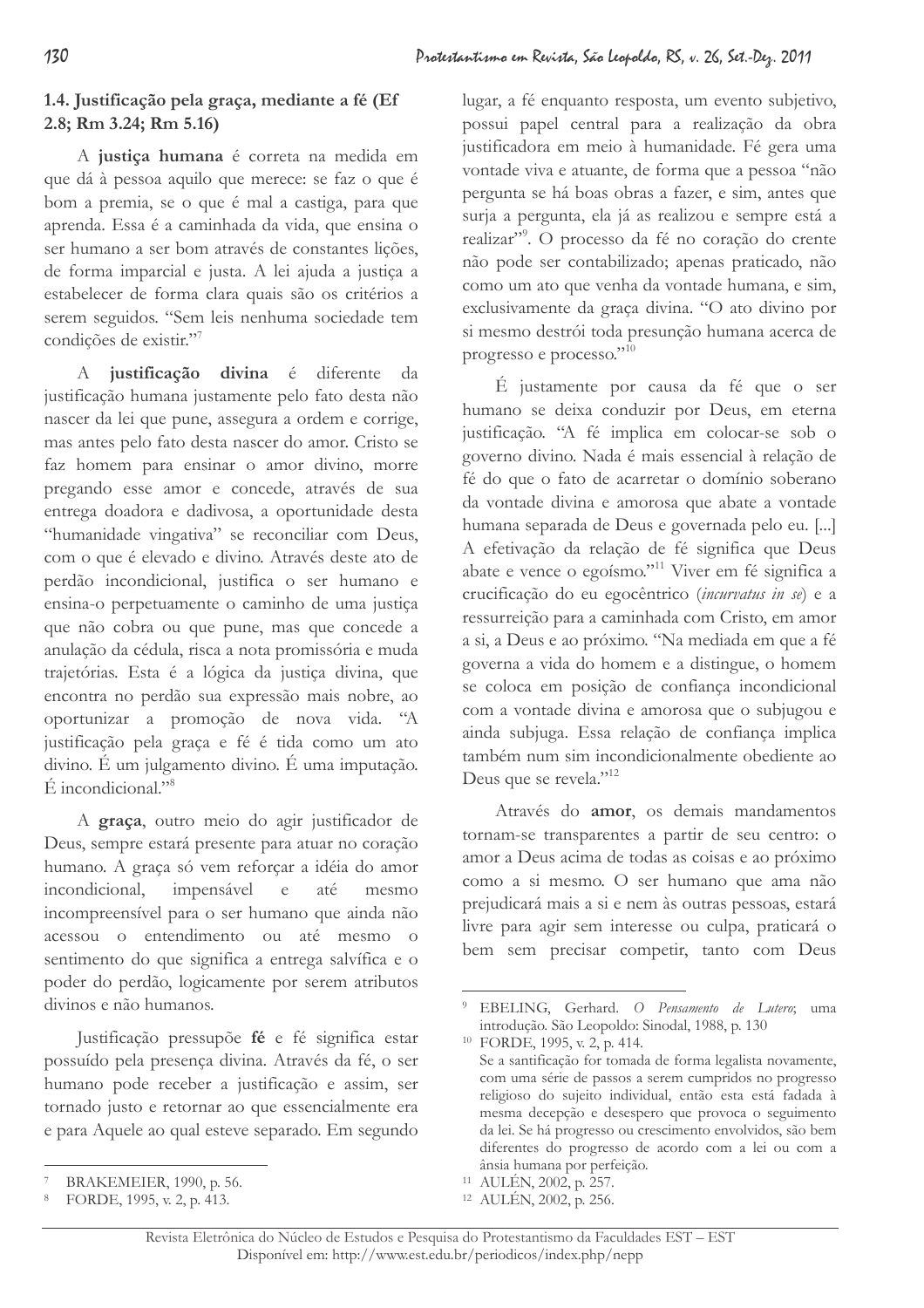quanto com as outras pessoas em derredor. Desta maneira estará sendo instrumento divino, aberto para fazer o bem e não suas vontades, disposto ao serviço abnegado, vivendo de forma entregue o amor divino pregado por Cristo.

Nesse processo de constante de justificação divina, aprendizado e entrega para uma vida comprometida com a fé, o ser humano torna-se consciente do ciclo que o envolve. Ele está constantemente morrendo para si e ressuscitando com Cristo. "Justificação através da fé em Jesus significa morte e ressurreição. Significa morte para o pecador, o velho ser 'sob a lei', e vida e liberdade para o novo. O ser que raciocina em termos de lei, morre para que o crente possa ressuscitar" (Gl 2.19-21).<sup>13</sup> Assim esta morte e novidade de vida impedem que a lei seja abandonada e que os cristãos se conduzam à prática da imoralidade ou licenciosidade (Rm 6.1-4). Da mesma forma, esta constante morte e novidade de vida geram crescimento, santificação e fazem do crente uma nova criatura, graças a Jesus Cristo.

Esse novo eu feito à imagem de Cristo "é, na verde, o nosso eu mais próprio, que foi obscurecido, reprimido, soterrado pela experiência contínua do pecado. É o nosso ser mais autêntico, agora devolvido a nós pela graça divina."<sup>14</sup> Esse novo eu "emerge do encontro com o Deus vivo em juízo e graça."<sup>15</sup> Ele está totalmente identificado com a face de Cristo e se dispõe a ser Cristo para o seu próximo em amor (Gl 2.20). Isso, porque o sentimento que o toma agora não é o do egoísmo e sim o da experiência de ter sido liberto de seus interesses mesquinhos. Finalmente presenciou a experiência de poder libertar-se da máscara que o maculava, sentiu o alívio de poder retornar à origem bem como a alegria de poder sentir-se repleto de amor; um amor que não se resume em mero sentimento agradável, mas antes, em um profundo e íntimo contato com Deus.

O ser humano pôde viver um retorno àquilo

que o separava, uma unidade anelada e finalmente correspondida, o preenchimento daquilo que intimamente mais desejava e que nunca encontrou fora de si ou em outrem. E agora está novamente tudo no seu lugar, em paz, em unidade com Deus, esperando pelo próximo desafio deste eterno ciclo renovado pela fé e eternamente vitorioso, motivado pelo amor generoso que se entrega.

# 2. O Aspecto existencial-subjetivo da reação cristã ao modelo de δικαιοσις - Justificação

"Uma conversão a Deus pelo confronto com ele em juízo e graça é só metade da conversão. A segunda metade é o movimento de retorno, em direção ao próximo."<sup>16</sup> Ação indicativa é aquela que "afirma que todas as obras e todo poder está em Deus."<sup>17</sup> Justiça verdadeira procede de Deus somente, através da fé em Cristo e não das obras. "Diante de Deus é necessária fé, não as obras; diante dos seres humanos são necessárias as obras e o amor que nos revela como justos diante de nos mesmos e diante do mundo."18

O amor manifesto pelo cristão "revela que lhe são remitidos os pecados."<sup>19</sup> Na verdade, amor não o justifica, mas antes, a fé o impulsionou a amar. "Mediante a fé em Cristo, os pecados são redimidos diante de Deus. Esta é chamada de justica interna. A seguir, após a remissão dos pecados, deve seguirse o amor."<sup>20</sup> Justiça externa é aquela que mostra aos demais seres humanos que o cristão é perdoado e declarado justo por Deus, através de seus atos de amor baseados na fé. Assim sendo, o testemunho do cristão consiste em ser justo diante de Deus e justo diante dos seres humanos, mas ele só tornouse justo perante Deus, pois foi anteriormente justificado por ele.

Deus salva, mas não renuncia seu direito de imputar o pecado ao pecador. O pecador cristão sempre estará em vias de ser curado, pois Deus não

- <sup>19</sup> LUTERO, 1992, v. 3, p. 211.
- <sup>20</sup> LUTERO, 1992, v. 3, p. 211.

<sup>&</sup>lt;sup>13</sup> FORDE, 1995, v. 2, p. 407-8.

<sup>&</sup>lt;sup>14</sup> MUELLER, Ênio R. Fundamentos da Ética em Lutero In: WACHHOLZ, Wilhelm (Coord.). Identidade Evangélico-Luterana e Ética, Anais do III Simpósio sobre Identidade Evangélico-Luterana. São Leopoldo: EST, 2005, p. 23.

<sup>&</sup>lt;sup>15</sup> MUELLER, 2005, p. 23.

<sup>&</sup>lt;sup>16</sup> MUELLER, 2005, p. 24.

<sup>&</sup>lt;sup>17</sup> LUTERO, Martin. Da Vontade Cativa. In: Obras Selecionadas. São Leopoldo: Sinodal/ Porto Alegre: Concórdia/ Canoas: ULBRA, 1993, v. 4, p. 153.

<sup>&</sup>lt;sup>18</sup> LUTERO, Martin. Debate Acerca da Justificação. In: Obras Selecionadas. São Leopoldo: Sinodal/ Porto Alegre: Concórdia/ Canoas: ULBRA, 1992, v. 3, p. 211.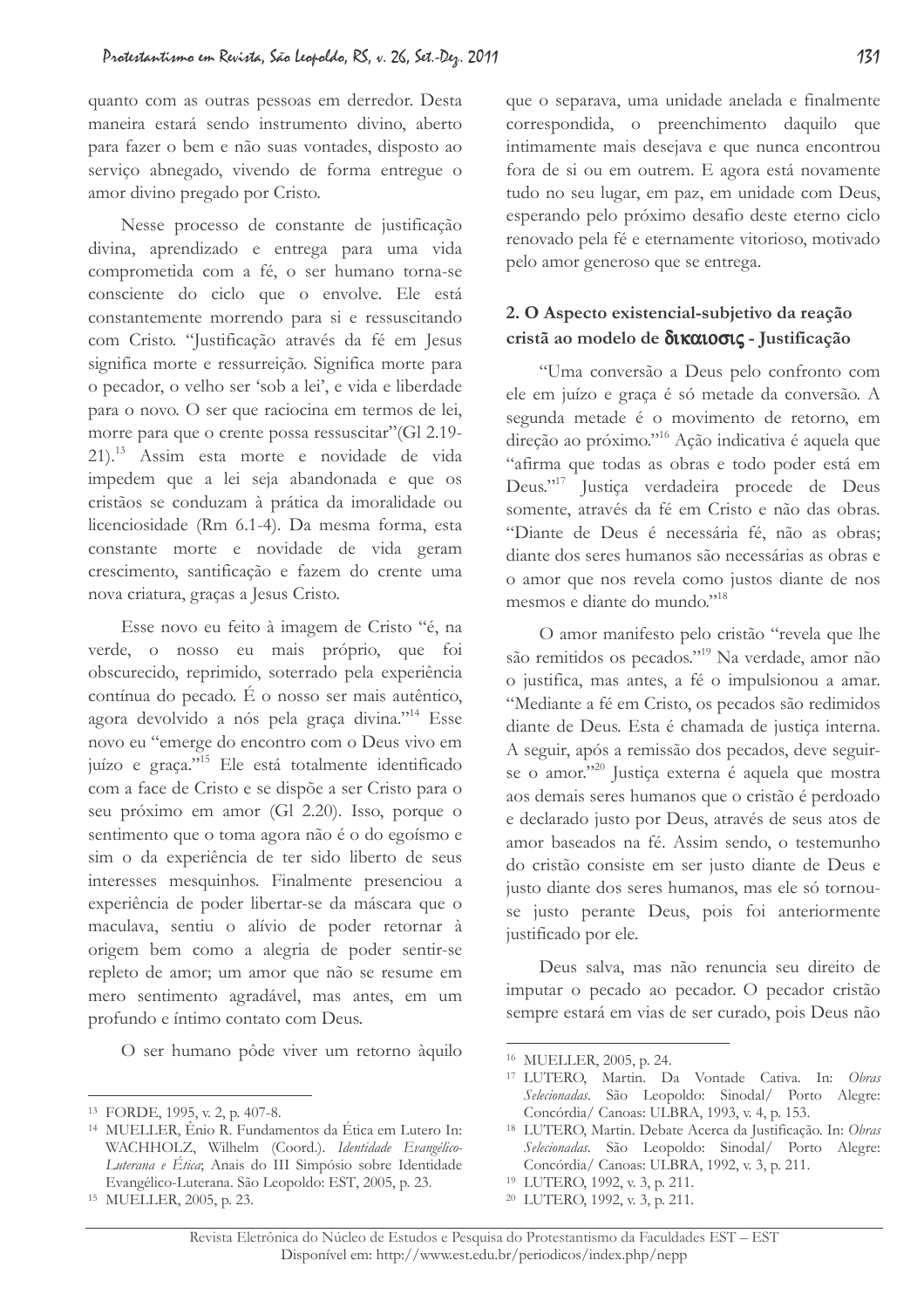antecipará o resultado de sua obra iniciada até que se tenha recebido a vida eterna. A salvação estará segura se o crente mantiver-se vigilante quanto à fé e conservá-la firme nas promessas de Deus.<sup>21</sup> O crente sabe que sua vida é uma batalha perpétua contra o mal que está nele e ao seu redor, por isso tão somente lhe resta reconhecer que está longe de ser um cristão perfeito, todavia aspirar a sê-lo diária e constantemente.<sup>22</sup> Os atos gerados pelo indicativo são exemplos de como "devemos ser formados, mas não testemunhos de nossa obra ou empenho"<sup>23</sup>. A força maior sempre vem de Deus, que perdoa a natureza pecadora e má do ser humano, para então derramar sua graça aos humilhados.<sup>24</sup>

Mesmo que o amor não seja, para Lutero, o fundamento da justificação, ele não "exclui o amor como consequência da justificação, a ponto do sola fide se constituir em verdadeira luta pelo puro amor<sup>225</sup>. Cristo fala do amor que emana da fé, pois as obras feitas através do amor são tão somente emanações da fé primeira e grande motivadora que impulsiona o ser humano a amar e obrar. Assim como os frutos mostram se a árvore é boa, as obras do cristão mostram que ele crê. As obras apenas indicam que o cristão tem verdadeira fé ou que é falso cristão, pois vive de vícios e hipocrisias.<sup>26</sup>

Para Lutero, fé e amor são simultaneamente liberdade e serviçalidade radicais. Seu pensamento é este: "Um cristão é senhor livre sobre todas as coisas e não está sujeito a ninguém. Um cristão é servidor de todas as coisas e está sujeito a todos"27. A fé seria morta e irreal se não impulsionasse o cristão a servir em amor aos seus semelhantes. Ela só se torna viva e real quando é moldada pelo amor, atua através do amor e pratica o amor.<sup>28</sup> A fé que age através do amor é uma fé extra nos, (vinda de Deus) que se coloca extra se, (se apega à promessa e partilha seus dons transbordantes com o próximo). Em libertando-se de seu eu, o crente

- <sup>23</sup> LUTERO, 1993, v. 4, p. 154.
- <sup>24</sup> LUTERO, 1993, v. 4, p. 157.
- <sup>25</sup> EBELING, 1988, p. 135.
- <sup>26</sup> LUTERO, 1992, v. 3, p. 210.
- <sup>27</sup> EBELING, 1988, p. 134.
- <sup>28</sup> EBELING, 1988, p. 136.

sente-se livre e capacitado para contatar com a justiça de uma nova maneira. O objeto deste cuidado é o próximo, o necessitado, quem faz parte de círculo de convivência da pessoa cristã.

A pessoa cristã recebe de Deus tudo o que Ele tem e assim está automaticamente chamada e capacitada para se revelar aos outros também. Isso se dá, pois os seres humanos transformam-se em filhos de Deus pela fé e humildemente em "pequenos cristos", pelo amor. O amor os "faz bondosos com o próximo; pois natureza divina outra coisa não é do que pura bondade, amabilidade e benevolência que [...] derrama abundantemente os seus bens sobre toda criatura."<sup>29</sup> Mas até transparecer tamanha e elevada atitude, o ser humano precisa passar pelo diário de sua velha natureza, em arrependimento constante e em contato com a pura luz divina que o transforma, reabastece e impulsiona a viver de forma sã. As boas obras só transparecem o resultado daquilo que o ser humano tem de mais íntimo e sincero com Deus: sua fé. Unicamente quando a fé der força para o amor vingar e o amor tornar-se força externa ativa é que este ser humano estará apto a tornar-se ponto de passagem na relação Deus-mundo. Fé gera uma vontade viva e atuante, de forma que a pessoa "não pergunta se há boas obras a fazer, e sim, antes que surja a pergunta, ela já as realizou e sempre está a  $realize^{30}$ 

A fé, enquanto passividade ativa, abre-se para a graça, apropria-se dela e transforma-a em vivência prática. Deus dignifica o ser humano e lhe confere o direito de viver, concedendo-o liberdade e ensinando a gratidão. Quanto à dimensão individual  $(1)$ , a pessoa aprende a aceitar-se e amar-se, pois justificação gera auto-realização. A pessoa é mais que uma partícula acidental em meio a uma sociedade exigente e excludente. Liberta de si, pode transmitir amor autêntico. Quanto à dimensão comunitária (2), a pessoa atua e faz obras como pura expressão de gratidão, indo em direção ao próximo e tornando-se membra ativa no corpo de Cristo. Quanto à dimensão "mundana"(3), a pessoa crente está justificada e apta para poder gerar o direito à

<sup>&</sup>lt;sup>21</sup> STROHL, Henri. O Pensamento da Reforma. São Paulo: Aste, 1963, p. 92.

<sup>&</sup>lt;sup>22</sup> STROHL, 1963, p. 93.

<sup>&</sup>lt;sup>29</sup> EBELING, 1988, p. 125.

<sup>&</sup>lt;sup>30</sup> EBELING, 1988, p. 130.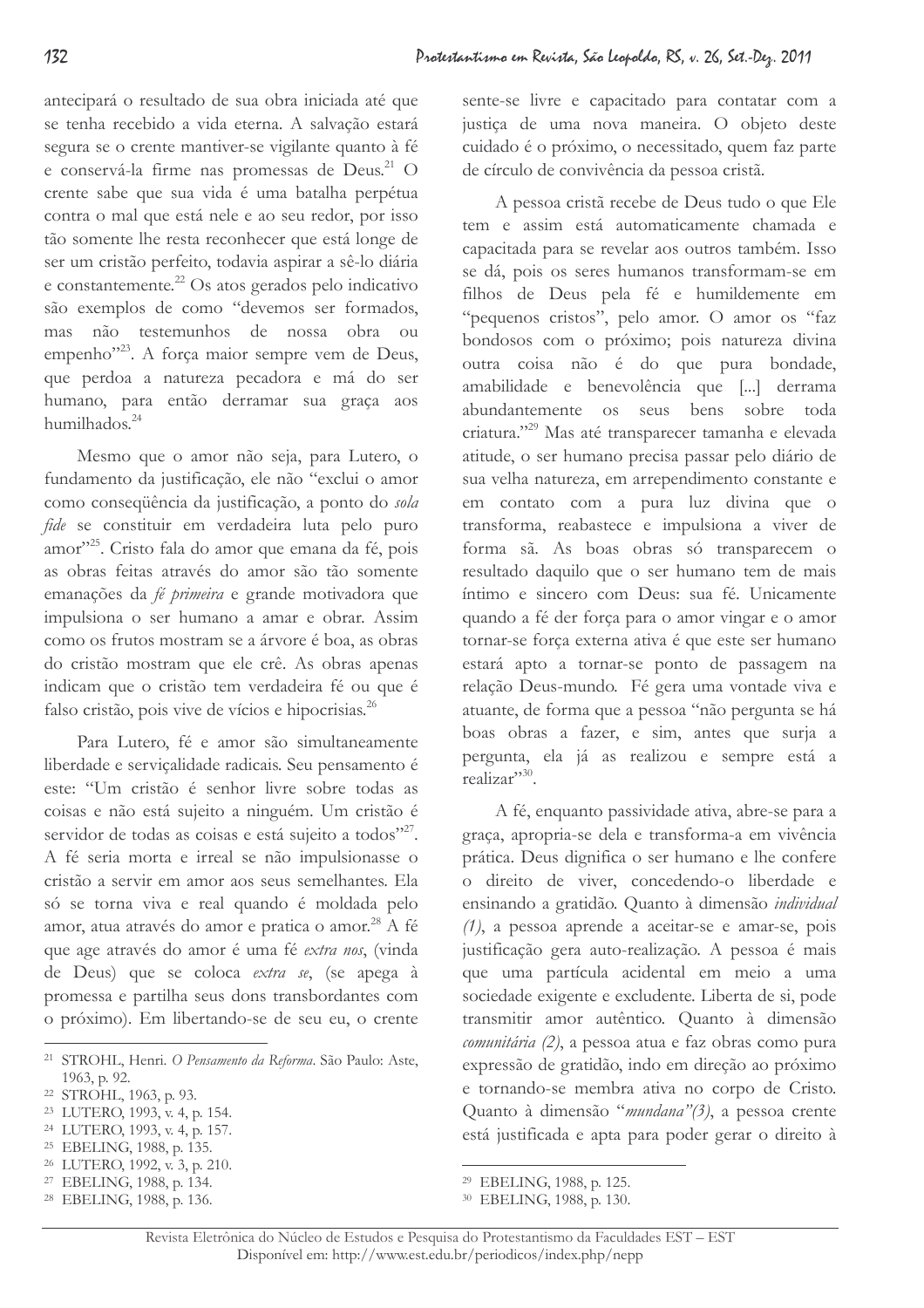vida, através da justiça social. Do amor brota o comprometimento com os direitos humanos. Finalmente, quanto à dimensão escatológica (4), o objeto de esperança da pessoa cristã é a justificação definitiva. Ela não deixou de pecar, mas direcionou suas energias para servir a Deus. Sua esperança é a realização da promessa de completa libertação do pecado e nulificação de sua velha natureza.<sup>31</sup>

Portanto, através do amor emana a obra gratuita, pois a fé já agiu na pessoa. Cristo tomou sobre si os seus pecados e entrega para ela suas mais altas virtudes. A partir de então, só cabe a ela fazer o que desde o princípio já lhe fora dado, sua fé e amor partilhada com o próximo. Isso só ocorrerá de maneira correta, liberta e agraciada se, "nesse amor que a si mesmo se esquece, o velho ser humano morrer com todas as suas virtudes e qualidades."<sup>32</sup> A pessoa não pode fazer mais nada que remeta às suas próprias virtudes ou habilidades. Se ela achar que faz qualquer coisa, então tomará novamente o lugar de Deus e incorrerá em pecado. O amor transforma realidades, pois sua origem é divina. A pessoa, movida pelo amor, não age por interesse, mas antes, age por entrega verdadeira a Deus e ao próximo. Ali onde a pessoa perdeu as preocupações consigo mesma, o amor é puro amor, é generoso e gratuito, é transbordante e ativo, é generoso e automático. A fé traz consigo o amor, uma vez que, enquanto "obra vivificadora de Deus no ser humano não pode existir sem que disso emane vida humana produtiva"33.

# 3. Nova concepção a respeito do modelo de δικαιοσις - Justificação

A justificação pela fé redescoberta a partir da interpretação de Lutero, provém da época da Reforma. Os estudiosos luteranos leram Paulo através da lente própria de sua época e "deixaram de perceber que Paulo tinha de ser interpretado em seu contexto apropriado no judaísmo do século I."<sup>34</sup> A nova perspectiva aberta por E. P. Sanders

<sup>34</sup> HAWTHORNE, G.F; MARTIN, R.P; REID, D.G.,

afirma que o judaísmo sempre foi uma religião da graça. A ação primeira de Deus está em optar por fazer uma Aliança com Israel, mesmo que fosse povo transgressor. As obras decorrentes desta atitude misericordiosa serão apenas uma resposta. "Cumprir a lei era meio de permanecer na Aliança, não para entrar nela."<sup>35</sup> Os mandamentos e sua obediência jamais serão observados para merecer a graça divina, ter méritos diante de Deus ou obter salvação, antes para manter a unidade, enquanto Deuteronômio povo eleito. "Como  $\overline{O}$ repetidamente assinala, não houve nada que Israel fosse ou tivesse feito para que levou Deus a escolhê-lo como seu povo, a entrar em aliança com ele; foi somente o seu amor por ele e sua fidelidade ao juramento que fizera a seus pais."36

# 3.1. Apresentação da Teoria de E. P. SANDERS e J. D. G. DUNN

Segundo esta nova perspectiva, o judeu é monoteísta, cumpre a lei, faz circuncisão, observa o sábado e não come carne de porco, pois quer preservar-se fiel, em resposta à eleição divina. A prática das obras de justiça era vista por Paulo como fidelidade ao seu chamado de ser povo eleito. Obrar era tão somente responder de forma afirmativa a este chamado, "ser transformado por uma relação viva com o Deus que dá a vida. [...] a posição de Israel diante de Deus era devida inteiramente à iniciativa da graça divina."<sup>37</sup> As obras não são entendidas como "uma realização meritória que permite à pessoa exigir recompensa de Deus [...] mas como a base para manter essa aliança [...] para permanecer 'dentro"<sup>38</sup> e participar dela.

A identidade religiosa israelita estava acima de tudo, ainda mais para seitas radicais. Este espírito separatista e excludente aumentava o desejo de guardar a lei com escrupuloso cuidado e exatidão, não para garantir a salvação (necessidade de obrar para ser aceito pelo "juiz justo", imagem de Deus do século XVI ou de "comprar indulgências" para

<sup>&</sup>lt;sup>31</sup> BRAKEMEIER, Gottfried. O ser humano em busca de identidade. São Leopoldo/São Paulo: Sinodal/Paulus, 2002, p. 89-94.

<sup>&</sup>lt;sup>32</sup> BONHOEFFER, Dietrich. Discipulado. 8<sup>ª</sup> ed. São Leopoldo: Sinodal. 2004, p. 98.

<sup>&</sup>lt;sup>33</sup> EBELING, 1988, p. 134.

Dicionário de Paulo e suas cartas. São Paulo: Vida Nova; Paulus; Loyola, 2008, p. 770.

<sup>&</sup>lt;sup>35</sup> DUNN, James D.G. *A Teologia do apóstolo Paulo*. São Paulo: Paulus, 2008, p. 391.

<sup>&</sup>lt;sup>36</sup> DUNN, 2008, p. 395.

<sup>&</sup>lt;sup>37</sup> DUNN, 2008, p. 398.

<sup>&</sup>lt;sup>38</sup> HAWTHORNE; MARTIN; REID, 2008, p. 770.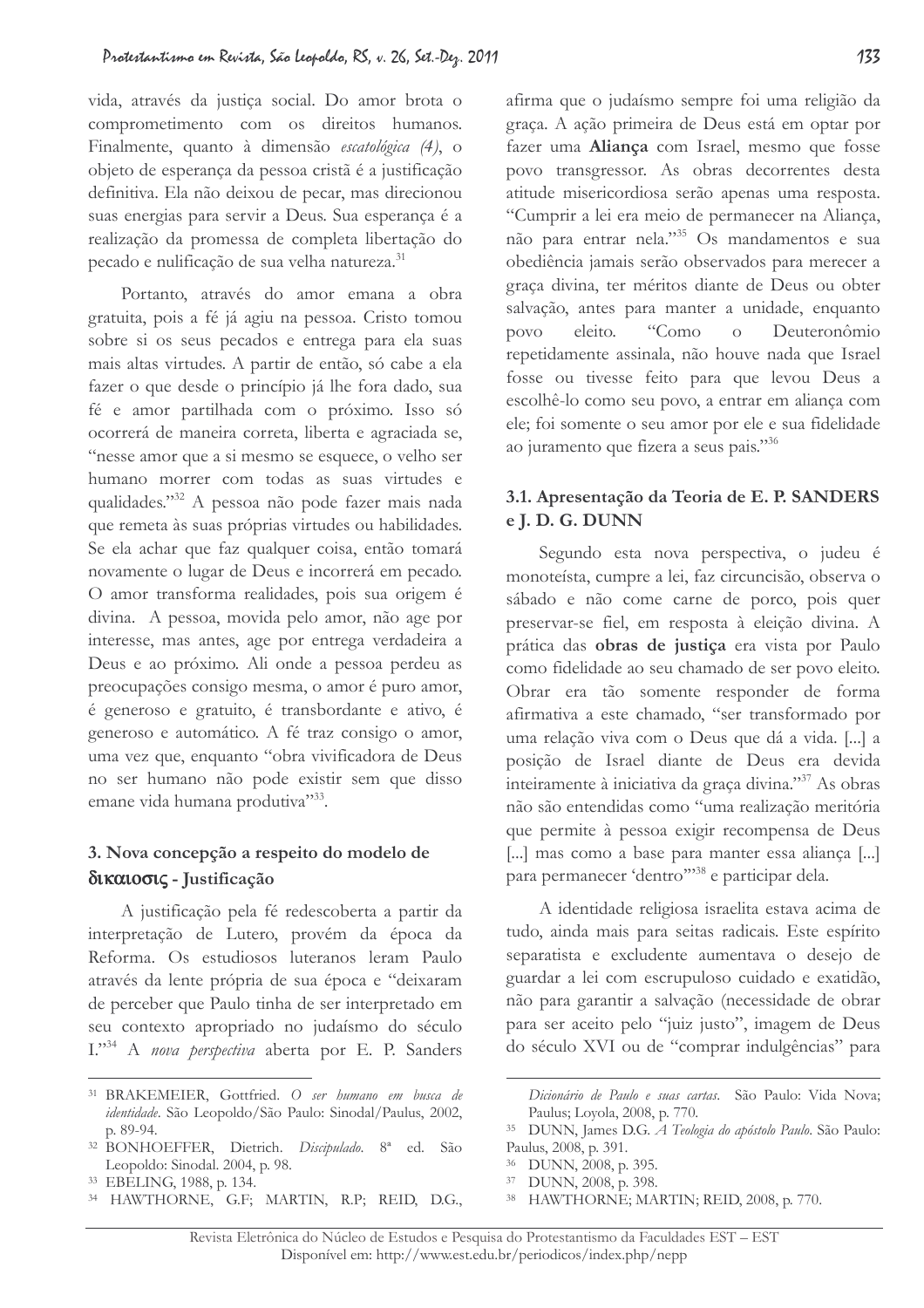ser salvo), mas antes para manter uma unidade étnica irrepreensível.  $A$ preocupação da preservação de atos justos não era tanto pelos pecados ou medo de não ser aceito por Deus, e sim para que se mantivesse irrepreensível diante da Aliança. A luta não era contra o pecado todavia contra os povos ao seu redor.

A prática dos sacrifícios e holocaustos era feita não apenas por um sentimento de piedade e arrependimento mas, acima de tudo, como resposta obediente à exigência de Deus. Seu grau de fidelidade retornava a Deus ao cumprir os termos de obrigações das clausulas da Aliança. Portanto ser zeloso é ser judeu e preservar esta identidade judaica. "O 'zelo' de Israel por Javé e sua Torá era reflexo do zelo de Javé por Israel [...] expresso na sua escolha de Israel para ser seu."<sup>39</sup> Este era o caráter que o distinguia das outras nações e religiões ao seu redor.

Três aspectos sobre o "zelo" judaico devem ser observados: (1) zelar é manter o caráter distinto de Israel como povo da aliança, cumprindo os mandamentos e impedir que nada adultere ou manche sua pureza; (2) zelar é manter sua condição de povo separado e eleito, defendendo suas fronteiras religiosas e nacionais, usando inclusive da força para defender-se daqueles que ameaçarem o status próprio da aliança de Israel; (3) zelar é fazer com que esta determinação fosse cumprida e dirigida contra gentios e compatriotas contrários ao sentimento de unidade como Povo e de unidade com Deus. Estes três aspectos foram deveras valorizados por Paulo antes de converter-se, mas depois passou a considerar sem valor para a salvação (Fp 3.7,8). De acordo com sua observância radical anterior, era válido perseguir os cristãos, afinal, não cumpriam mais com a correta manutenção da Aliança. Os judeus convertidos ao cristianismo bem como a abertura da religião e tradição judaica para **OS** gentios poderia comprometer a integridade e pureza de Israel. Foi deste "zelo" que Paulo se converteu na estrada para  $D$ amasco  $40$ 

A Igreja cristã, segundo Paulo, foi entendida

como o cumprimento das promessas feitas à Abraão e não como uma nova religião. Os judeus não precisavam renunciar ao seu Deus para ingressar nesta Igreja, apenas crer em Cristo. Os gentios não precisavam aderir ao judaísmo ou circuncidarem-se, apenas serem batizados e participarem do corpo de Cristo. As normas que regiam o comportamento dos cristãos paulinos eram em parte judaicas, mas não de todo, por isso a Igreja pode ser considerada como uma terceira entidade. "Os gentios convertidos tinham de se abster de importantes aspectos da vida grecoromana, mas eles não eram bastante judeus para fazê-los socialmente aceitáveis judeus aos observantes, quer cristãos quer não cristãos."<sup>41</sup> A identidade desta Igreja cristã segundo **OS** ensinamentos paulinos "envolvia ao mesmo tempo a apropriação e a rejeição do judaísmo."<sup>42</sup>

Quanto à salvação dos cristãos, esta virá através da fé em Cristo. Quanto à salvação de Israel, Deus assim o fará por causa da sua misericórdia; "mas a condição da misericórdia é a fé."<sup>43</sup> Paulo imagina a salvação de Israel independente de Cristo, pois Israel crê em Deus; "importa pouco se ele entende que é Deus ou Cristo 'o Libertador', pois não pode crer que ele pensasse em 'Deus desligado de Cristo', como também que pensasse em 'Cristo desligado de Deus'."<sup>44</sup> Entrementes, esta tendência teocêntrica não pode ser desligada da concepção fortemente cristocêntrica que Paulo defendia e pregava.

O que se pode concluir é que Paulo "procurou desesperadamente uma fórmula que mantivesse as promessas de Deus a Israel, embora insistindo na fé em Jesus Cristo."<sup>45</sup> Portanto, Paulo conserva pensamentos e tradições judaicas (apropria-se de história de Israel), mas os transcende, mediante instrução divina. Ele desenvolve novos modelos de pensamento ao recusar partes não desejadas (fidelidade exclusiva à lei mosaica) e acrescentar outras (salvação em Jesus Cristo como condição para a vida eterna e não mais a aliança), tudo em

- 43 SANDERS, 1990, p. 217.
- <sup>44</sup> SANDERS, 1990, p. 214.
- <sup>45</sup> SANDERS, 1990, p. 220.

DUNN, 2008, p. 405.

<sup>40</sup> DUNN, 2008, p. 406-7.

<sup>&</sup>lt;sup>41</sup> SANDERS, E.P. Paulo, a Lei e o Povo Judeu. São Paulo: Paulinas, 1990, p. 193.

<sup>42</sup> SANDERS, 1990, p. 224.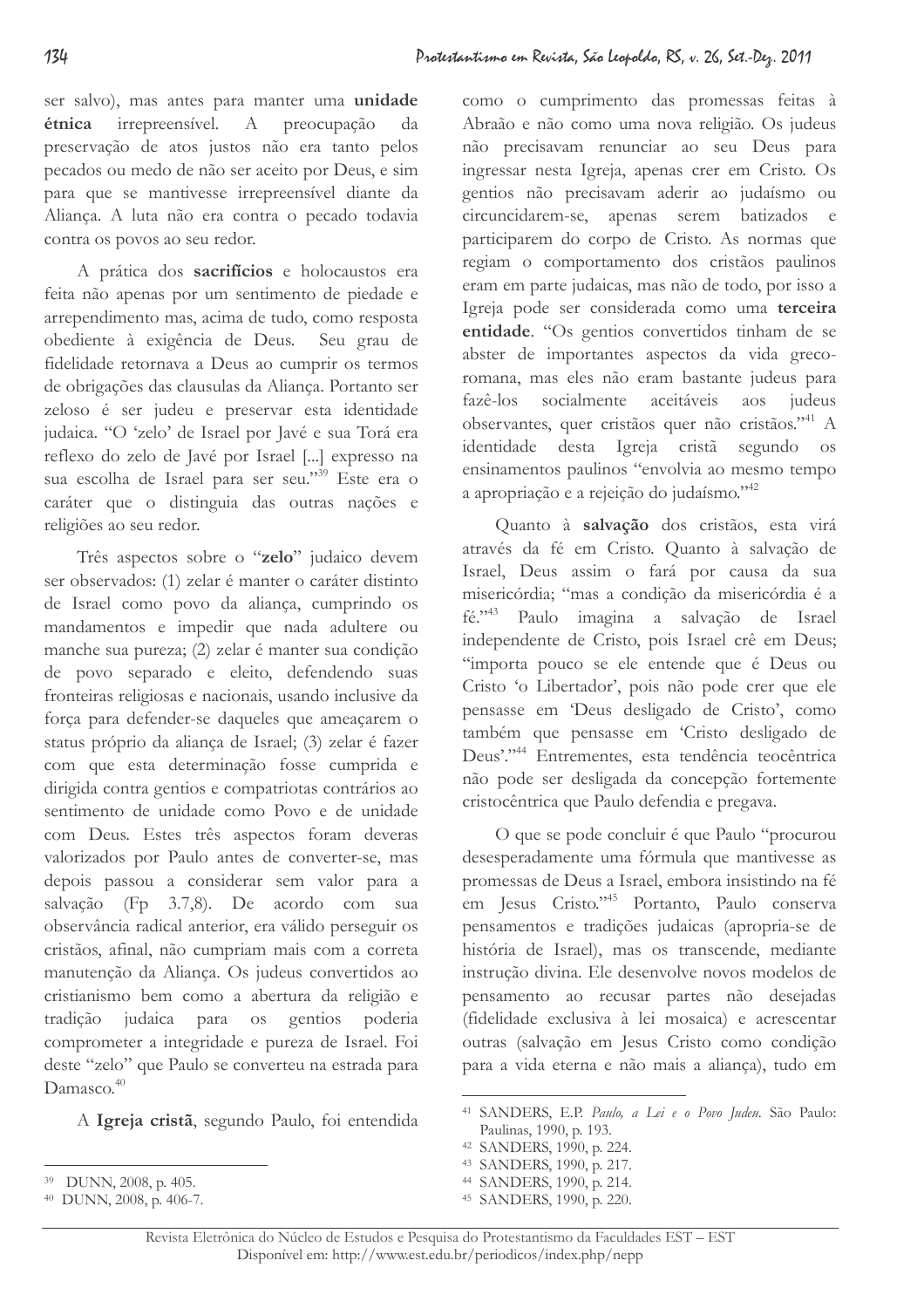favor da missão entre os gentios e sua devida contextualização ao seu público alvo.

### 3.2. Argumentos de P. STUHLMACHER

"Embora a doutrina da justificação pela fé seja com frequência criticada por se interessar apenas com a salvação do indivíduo, [...] segundo o modelo de Lutero [...], ela também possui aspectos cósmicos."46 Quando Paulo afirma que era irrepreensivel diante da lei e de seu cumprimento, significa apenas que "pelos padrões dos fariseus praticantes. obtivera um desempenho excepcionalmente bom (Gl 1.13-14)." E no final, tudo que adquirira perdeu o valor para ele (Fp 3.8- $9).$ 

A justificação em Paulo assume um lugar de particular importância, pois através dela que se possibilitou a salvação tanto para gentios quanto para judeus. Ela não pode ser considerada apenas como mero recurso para promover missão entre os gentios, muito antes, seu valor está em exaltar a obra de Cristo e assim inaugurar um ponto escatológico decisivo na história. "Paulo não se dedicava à doutrina da justificação pela fé por causa da missão aos gentios; ele se dedicava à missão aos gentios por causa da doutrina da justificação pela fé."47

Paulo definitivamente rejeitou o judaísmo ao passar pelo processo de conversão e adesão à comunidade cristã que vinha dantes perseguindo. Mas Paulo nunca pensou que se convertera a uma nova religião. Paulo evangeliza os gentios como consequência de sua conversão, mas não que pensasse em uma segunda religião para os gentios. "Para Paulo, tornar-se cristão não significava tornar-se gentio; seria mais justo dizer que os gentios tornavam-se judeus completos, os filhos de Abraão pela fé, transplantados na oliveira de  $Israel.$ <sup>2,48</sup>

Paulo não tinha conflitos com a lei, era penas dialético, pois tanto a descarta quanto sustenta a lei. Paulo não descarta a lei no sentido de que a justiça seja abandonada; antes sustenta o cumprimento da lei através da sua forma resumida no mandamento do amor.

Embora existam semelhanças nítidas entre a soteriologia paulina e a judaica, a base em que Paulo está firmado é diferente. A lei foi substituída por Cristo. Paulo responde pela pertença à aliança em termos de Cristo, já o judaísmo em termos de "Em suma, enquanto o judaísmo é leis. nomocêntrico, Paulo é cristocêntrico."49 Em tendo rompido com a lei (Gl 3.1-5), não é justo caracterizá-lo como nomista.

A justiça da lei jamais vai gerar acesso à vida por causa do pecado humano. O judaísmo é visto como uma religião que vê as obras como tentativa de preenchimento das exigências divinas.

Quanto a Dunn, este afirma que a lei deve ser vista como um todo, não só da forma radicalizada. Deve-se avaliar primeiro a função social da lei e depois as "obras da lei" em termos de marco social de fronteira. A lei realmente serve como marco para separar judeus de gentios. "Exatamente porque a lei era o que distinguia o judeu do gentio, a vanglória atacada por Paulo pode ser explicada como a vanglória nos privilégios nacionais."<sup>50</sup> Mas resumir os textos relevantes de Paulo quando fala de obras da lei apenas a uma vanglória nos privilégios nacionais não é suficiente e não fornece a melhor explicação para todos os dados. A conclusão correta é definir o uso da lei para estabelecer justica própria. É isto que Paulo considera errado no judaísmo palestino e em sua vida como judeu zeloso. Paulo rejeita a justificação pelas obras e entende obras como mérito diante de Deus.

# Conclusão de Stuhlmacher a respeito da nova perspectiva:

Israel é uma religião da graça, disso não há dúvidas. Entrementes, no período do pós-exílio, Esdras retorna à lei como uma nova intensidade. "O exílio foi interpretado pela maioria como consequência do fato de Israel ter falhado no cumprimento da lei. Nesse novo desenvolvimento, que constitui o início do judaísmo, não é de

135

<sup>46</sup> STUHLMACHER, Peter. Lei e graça em Paulo: uma reafirmação da doutrina da justificação. São Paulo: Vida Nova, 2002, p. 114.

<sup>47</sup> STUHLMACHER, 2002, p. 113.

<sup>48</sup> STUHLMACHER, 2002, p. 119.

<sup>49</sup> STUHLMACHER, 2002, p. 125.

<sup>&</sup>lt;sup>50</sup> STUHLMACHER, 2002, p. 127.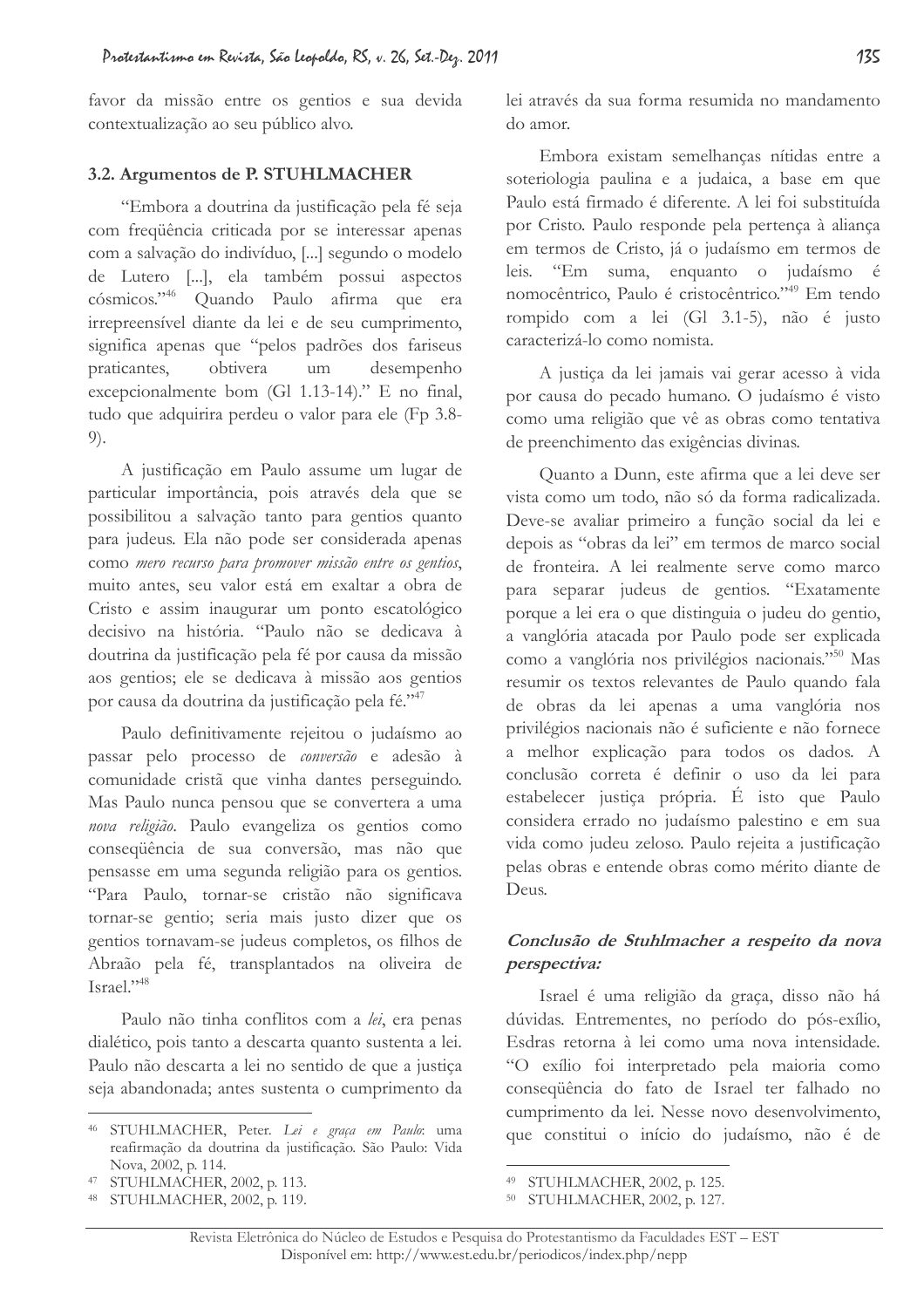surpreender que a lei tenha assumido importância central."<sup>51</sup> No entanto, a nova ênfase na lei nunca obscureceu a graça divina em perdoar e prometer redenção e nova justificação para Israel, mesmo o Israel do exílio, que sofre pela sua desobediência, mas não desiste da sua fé.

A insegurança na prática das obras pode gerar apego ao legalismo, no entanto só a fé trará segurança e não a lei. A consequência da prática da lei e de regras não é a salvação, antes, o desespero. Diante de uma religião que também fala da graça, o próprio ser humano é que opta se a lei ocupa seu lugar como resposta ou como base da existência. "Assim não é difícil acreditar que durante a época de Jesus e Paulo houvesse muitos que - em oposição ao melhor entendimento de sua fé tinham caído no legalismo, e tanto Jesus como Paulo tiveram, portanto, de lutar contra isso."<sup>52</sup>

"Um nomismo da aliança só se manterá 'da alianca' se houver medidas bem deliberadas e explícitas para guardá-lo como tal; caso contrário, haverá uma tendência humana natural para o legalismo."<sup>53</sup> Provavelmente a situação dos judeus no período pós-exílico, sob dominação romana, tenham aumentado a ênfase no cumprimento da lei, na crença em salvações apocalípticas, em luta armada, em revoltas, em interpretações literalistas; isso comprova que a própria época de sofrimento pode gerar um fundamentalismo maior e uma necessidade de ação, muitas vezes baseada nos escritos e suas normas para justificar uma causa do que na fé confiante de que Deus intervirá a seu modo.

# 3.3. Argumentos de J. D. G. DUNN a respeito da nova perspectiva

Paulo nunca quis rejeitar a lei, mas sua explicação central sempre foi de que apenas através dela havia condenação e por Cristo havia salvação. Não obstante, sua educação judaica sobre certo e errado sempre embasou suas respostas. Paulo, muitas vezes, condena a lei por causa do uso que os judeus estavam fazendo dela. Suas "declarações,

tanto positivas como negativas, a respeito da lei estão unidas por uma convicção fundamental consistente de que a lei, embora boa, pode ser mal usada como instrumento de orgulho nacional."<sup>54</sup>

Para Paulo, "obras da lei" não são a mesma coisa que "boas obras". Obras da lei refere-se "à obediência às exigências da lei que a maioria dos judeus compatriotas de Paulo consideravam sua razão de ser como Israel na sua diferenciação das nações. Mas ninguém questionava que todos devem praticar o bem."<sup>55</sup> As obras criticadas por Paulo eram aquelas que impunham a prática dos costumes de Israel e que, desprovidas de fé no Deus que os elege e com seu povo faz uma aliança, de nada serviam; viram meros costumes e atos vazios. O que vincula Israel a Deus é a sua fé incondicional, a exemplo de Abraão. O que vincula os gentios a Deus é a sua fé em Jesus Cristo, exemplo de amor incondicional que se entrega para justificar os seus. $56$ 

### Conclusão a respeito da nova perspectiva:

Enquanto que o nomismo da aliança do AT é meio divino para a salvação de Israel, o evangelho, sendo experimentado por gentios, enfatiza a salvação através de Jesus, meio divino que justifica o ímpio. Pode-se concluir, portanto, que cristãos não precisam do mesmo marco que os judeus e judeus não precisam do mesmo marco dos cristãos para serem salvos. O Deus gracioso os alcança de formas diferentes. "A pressão rumo à chamada teoria da salvação por duas alianças continua hoje como um fator constante no diálogo judeucristão."<sup>57</sup>

Pode-se constar que a crítica de Paulo a respeito do judaísmo se dá pelo falto deste ser "apresentado como errado apenas por não ser o cristianismo. São dispensações diferentes da mesma

<sup>&</sup>lt;sup>51</sup> STUHLMACHER, 2002, p. 106.

<sup>&</sup>lt;sup>52</sup> STUHLMACHER, 2002, p. 109-111.

<sup>53</sup> STUHLMACHER, 2002, p. 111.

<sup>&</sup>lt;sup>54</sup> HAWTHORNE; MARTIN; REID, 2008, p. 783.

<sup>&</sup>lt;sup>55</sup> DUNN, 2008, p. 421.

<sup>&</sup>lt;sup>56</sup> DUNN, 2008, p. 421-2.

<sup>&</sup>lt;sup>57</sup> STUHLMACHER, 2002, p. 103. "Quatro defensores da nova visão de Paulo que também aceitaram a idéia das duas alianças são Stendahl, Markus Barth, John G. Gager e Lloyd Gaston. Outros, como Sanders e Dunn, têm resistido a essa conclusão." (STUHLMACHER, 2002, p. 103-4)